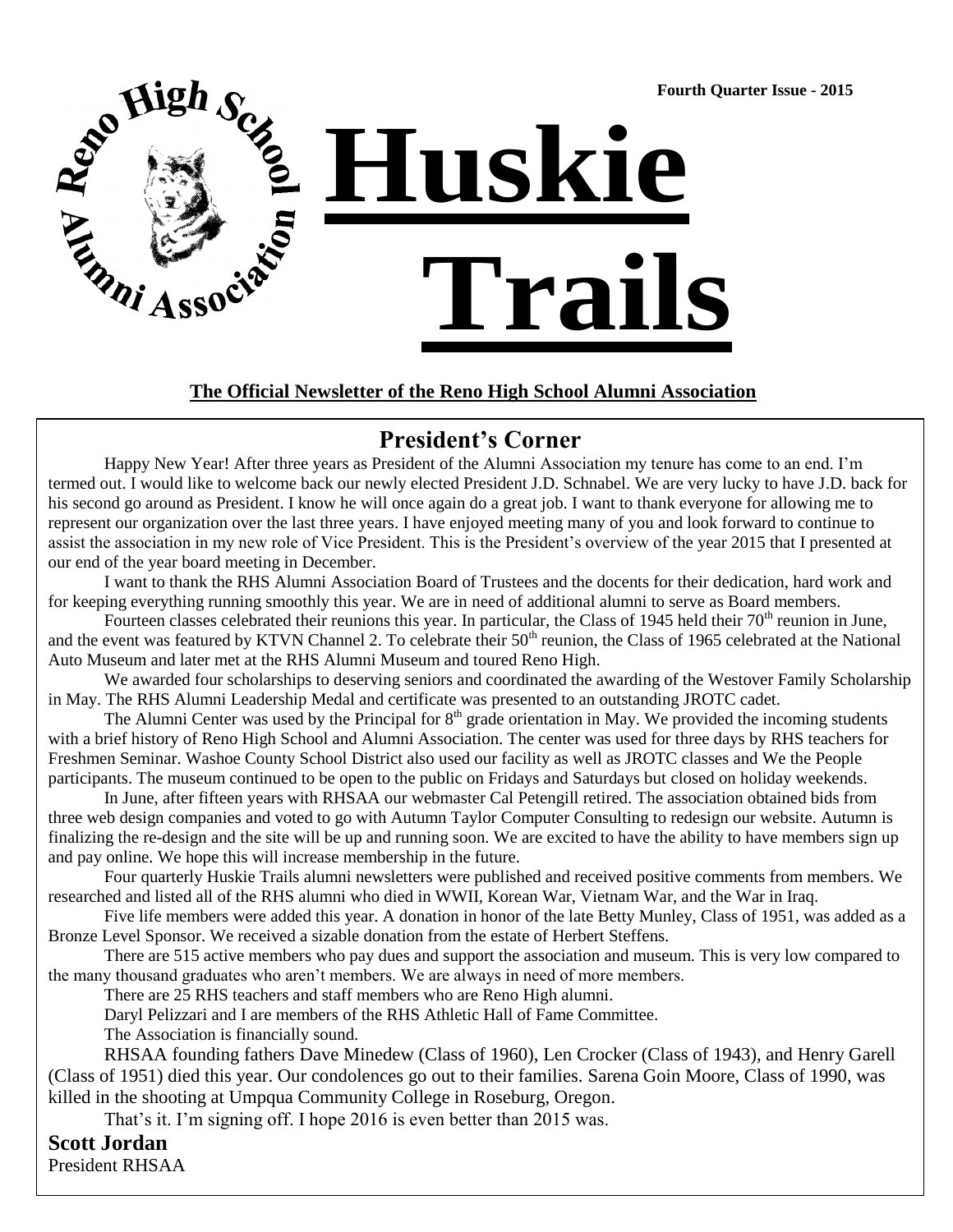### **DO YOU REMEMBER?**

Are you smarter than a 60 year old? Try to answer the following questions and compare your responses to the answers on the next page. Good luck!

- 1. After the Lone Ranger saved the day, and rode off into the sunset, the grateful citizens would ask, "Who was that masked man?" Invariably, someone would answer, "I don't know, but he left this behind." What did he leave behind? \_\_\_\_\_\_\_\_\_\_\_. 2. When the Beatles first came to the U.S. in early 1964, we all watched them on The \_\_\_\_\_\_\_\_\_\_ \_\_\_\_\_\_\_ 3. Get your kicks, \_\_\_\_ \_\_\_\_\_\_\_\_\_\_\_\_\_\_\_\_\_\_\_\_\_\_. 4. "The story you are about to see is true. The names have been changed to \_\_\_\_\_\_ \_\_\_\_\_\_" 5. "In the jungle, the mighty jungle, \_\_\_\_\_ \_\_\_\_\_\_ \_\_\_\_\_\_\_ \_\_\_\_\_\_\_\_\_\_\_\_\_" 6. After the Twist, The Mashed Potato, and the Watusi, we 'danced' under a stick that was lowered as low as we could go in a dance called the \_\_\_\_\_\_\_\_\_\_\_\_\_\_\_\_\_\_\_\_.
- 7. Nestles makes the very best \_\_\_\_\_\_\_\_\_\_\_\_\_\_\_\_\_\_\_\_\_\_\_\_\_\_.
- 8. *Satchmo* was America's 'Ambassador of Goodwill.' Our parents shared this great jazz trumpet player with us. His name was  $\frac{1}{\frac{1}{1-\frac{1}{1-\frac{1}{1-\frac{1}{1-\frac{1}{1-\frac{1}{1-\frac{1}{1-\frac{1}{1-\frac{1}{1-\frac{1}{1-\frac{1}{1-\frac{1}{1-\frac{1}{1-\frac{1}{1-\frac{1}{1-\frac{1}{1-\frac{1}{1-\frac{1}{1-\frac{1}{1-\frac{1}{1-\frac{1}{1-\frac{1}{1-\frac{1}{1-\frac{1}{1-\frac{1}{1-\frac{1}{1-\frac{1}{1-\frac{1}{1-\frac{1}{1-\frac{1$
- 9. What takes a lickin and keeps on tichin? \_\_\_\_\_\_\_\_\_\_\_\_\_ \_\_\_\_\_\_\_\_\_\_\_\_\_\_
- 10.Red Skeleton's hobo character was named \_\_\_\_\_\_\_\_\_\_\_\_\_\_\_\_ and Red always ended his television show by saying, 'Good Night, and \_\_\_\_\_\_\_\_\_\_\_\_\_\_\_\_\_\_\_\_\_\_\_\_\_\_.'
- 11. Some Americans who protested the Vietnam War by burning their
- 12.The cute little car with the engine in the back, and the trunk in the front, was called the NW. What other names did it go by?  $\sim$  8
- 13.In 1971, singer Don MacLean sang a song about, 'the day the music died.' This was a tribute  $to$   $\Box$
- 14.We can remember the first satellite placed into orbit. The Russians did it. It was called
- \_\_\_\_\_\_\_\_\_\_\_\_\_\_. 15.One of the big fads of the late 50's and 60's was a large plastic ring that we twirled around our waist. It was called the \_\_\_\_\_\_\_\_\_\_\_\_\_\_\_\_\_\_.
- 16.Remember LS/MFT \_\_\_\_\_\_\_ \_\_\_\_\_\_\_\_ \_\_\_\_\_\_\_\_ \_\_\_\_\_\_\_\_ \_\_\_\_\_\_\_\_\_\_\_\_?
- 17."Hey Kids! What time is it? "It's\_\_\_\_\_\_\_\_\_\_ \_\_\_\_\_\_\_\_\_\_ \_\_\_\_\_\_\_\_\_."
- 18.Who knows what secrets lie in the hearts of men? The \_\_\_\_\_\_\_\_\_\_\_\_\_\_\_\_\_\_\_\_\_\_\_\_ knows!
- 19.There was a song that came out in the 60's that was "a grave yard smash." It's name was the \_\_\_\_\_\_\_\_\_\_\_ \_\_\_\_\_\_\_\_\_\_\_\_.

Alka Seltzer used a boy with a tablet on his head as it's logo/representative. What was the boy's name?

(Answers are on the last page….. don't peek!)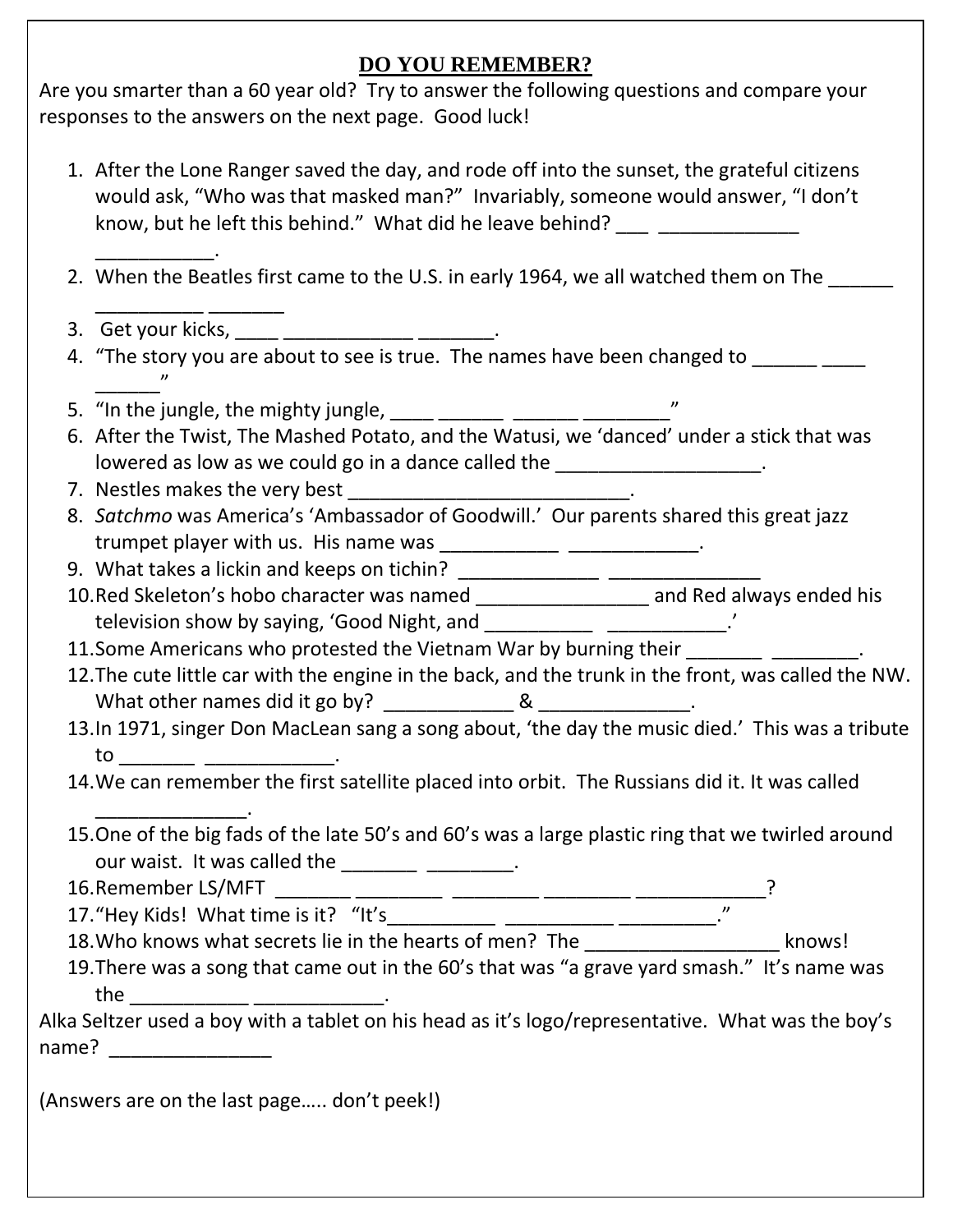# **AROUND THE RHS CAMPUS**

- **–** Defensive Tackle; and **Carlos Barraza** Tackle. They also made the All-High Desert League<br>First Team 1. On September 10, the Nevada Supreme Court held hearings in the Reno High School Gym. Junior and Senior 1. The following RHS football players were appointed to the All-Region North Division 1 First Team: **Danny Jimenez** – Kicker and Defensive Back; **Ian Cartlidge** – Linebacker; **Paula Finau** First Team.
- 2. Cross Country Coach **Jim Parker** was named Coach of the Year in the North and was recently named the Girls Track Coach. The state of 1970, and 1970, and 1970, and 1970, and 1970, are both Reno
- 3. The girls Cross Country Team were regional champions and finished second at state.
- 2. Crystal Edwards (Class of 2000), and Leadership Advisor, was awarded Kristal Edwards and Leadership Advisor, 4. Senior **Mallory McGwire** has signed to play basketball for the University of Oregon next year. She has been nominated to play in the 2016 McDonald's All American Basketball Game in Chicago on March 30<sup>th</sup>.
- injor McKonna LoVitt won first place at the girl's tonnis regional competition and third 5. Junior **McKenna LeVitt** won first place at the girl's tennis regional competition and third. place at state. She was named a member of the new RGJ Media's Nevada Sports Awards All-North tennis team. The only female SAI in the only female SAI in the school of the school of the school of the school of the school of the school of the school of the school of the school of the school of the school of
- 6. Riley Boyden and lan Rinehart won the Regional Tennis Doubles Championship. They were also selected to the RGJ tennis team.
- 7. The National Scholastic Press Association presented the Red &Blue with a First Class honor rating.
- 8. Congratulations to Re-Wa-Ne for earning a Gold Medal award from the CSPA.
- 9. Science teacher **Mike Edwards** was honored at a UNR football game.
- 10.Senior Sheridan Manfredi is the current Student Body President and the 4<sup>th</sup> female to hold that position in the school's history. Her mother, Alannah Inskip Manfredi (1987) and grandfather, Ralph A. Manfredi (1955) are proud RHS alumns. The other female presidents were Ethel Folsom (1907), Kami Thompson (1975) and Daeja Langston (2012).

## **3 rd Annual March Madness**

This year's March Madness will take place on March  $19<sup>th</sup>$  at the Peppermill Resort Casino. March Madness is a fund-raising project for special needs of Reno High that are not funded by the school district. This year's project is the complete renovation and modernization for the boys' and girls' locker rooms. The locker rooms have many non-functional showers and toilets, as well as outdated lockers and non-existent ventilation.

 Tickets for this event can be purchased by contacting Tina Rooker at Reno High (775) 333-5050 Ext 5. If you wish to make a contribution to this effort, make check payable to: RHS AAA Club (Re: March Madness) and send it to the school. Come out and support Reno High School!

### **NEED OF RE-WA-NE YEARBOOKS**

We are looking for 1950, 1951, 1957, 1959, 1962, 1963 and 1974 yearbooks. If you would like to donate one of these yearbooks, contact us by calling (775) 852-2586 or email us at rhsaa.@renoalum.com. We would appreciate it.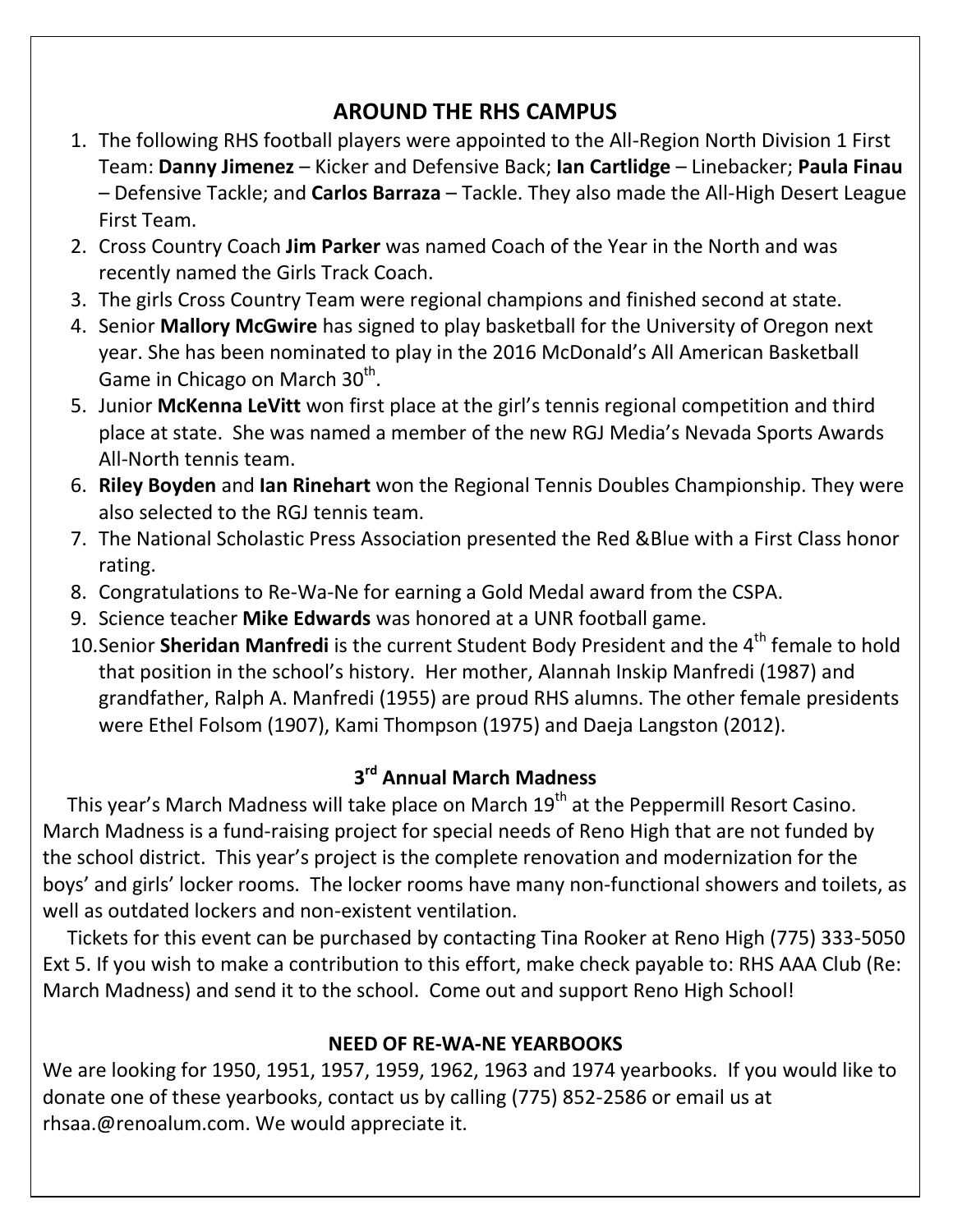# **2014 RHSAA SCHOLARSHIP WINNERS ALUMNI NEWS**

#### **SUNNY OZELL RETURNS TO RENO**



Singer Sunny Ozell **(Sunny Michelson**, RHS Class of 1996) returned to Reno on November 16th to sing at St. James Infirmary. She is also known for being the wife of actor Sir Patrick Stewart who played in the X-Men series, Star Trek: Next Generation series, a Star Trek movie, and the Royal Shakespeare Company. Sunny sings blues, jazz, classic country, gospel, and American roots styles. Her first album, "Take It with Me," was released in the U.K. and will come to the United States in 2016. In an interview with the RGJ (Mike Higdon) she recounts her time at Reno High.

"Reno is incredible; every time I come home I'm amazed! It seems like all the growth is happening in the right ways." **Higdon**: What school did you go to here? **Ozell**: "Jessie Beck Elementary, Darrel C. Swope Middle School and Reno High School**. Higdon**: Quite a few proud Reno High people here. **Ozell**: "Yes and rightfully so. Go Huskies!" **Higdon**: What makes people proud about Reno High? **Ozell**: "There's something historical about it although not like driving down London and seeing something really old but it has a bomb shelter and the hallway is lined with trophies. It has an established vibe there, to say nothing of the teachers. When I was there the educators were exceptional. I got such a spectacular education at Reno High**. Higdon**: Makes me wish I had gone to Reno High. . . . **Ozell:** High school for me was such a car thing. Everybody had a car. The campus was open for lunch and we'd all run out of the school and get in the cars and crank up the stereo and my friends were into music and that was how we were identified as teenagers."

**Ray Wright**, Class of 1972, was featured in the RGJ as the General Manager of Chester's Reno Harley-Davidson. He has been riding and racing motorcycles since his teens. His first career was spending 26 years with the Washoe County Sheriff's Office, retiring as a captain.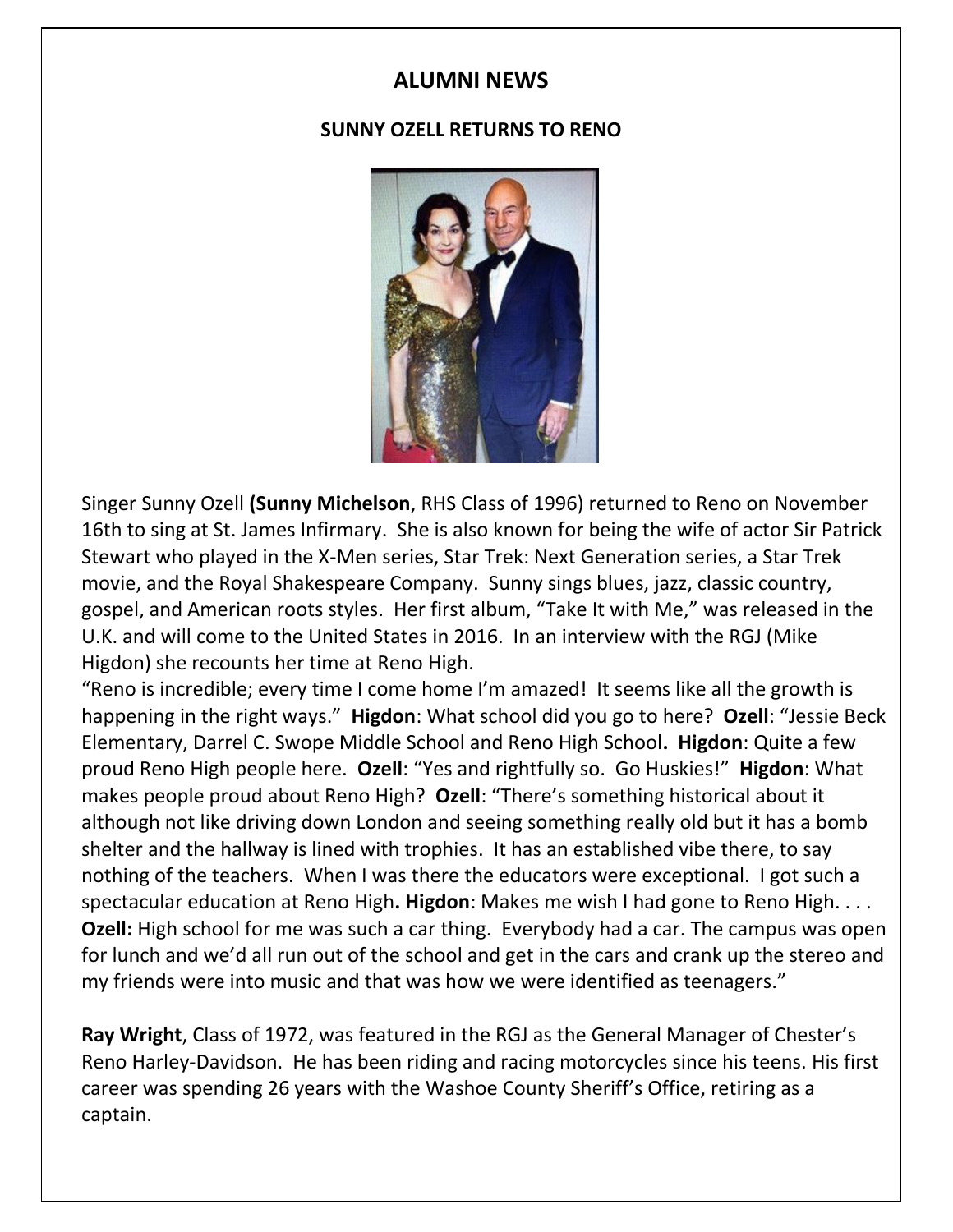#### **RENO HIGH ALUMNI WHO ARE CURRENTLY ON STAFF OR TEACHING AT RHS**

| <b>Last Name</b> | <b>Maiden Name</b> | <b>Graduation Year</b> | <b>Subject</b>          |  |
|------------------|--------------------|------------------------|-------------------------|--|
| <b>Batcabe</b>   |                    | 1986                   | Science                 |  |
| Broughton        |                    | 2008                   | English                 |  |
| Edwards          | Arnspiger          | 2000                   | English                 |  |
| Foster           |                    | 1982                   | Math                    |  |
| Foster           | Johnson            | 1996                   | English                 |  |
| Gordon           |                    | 1981                   | English                 |  |
| Jordan           |                    | 1986                   | Science                 |  |
| Karlin           |                    | 2001                   | History                 |  |
| Kuhles           |                    | 2006                   | Science                 |  |
| Lemons           |                    | 1979                   | Counselor               |  |
| Lucas            | Law                | 1987                   | Science                 |  |
| Marin            | Schulte            | 1982                   | P.E.                    |  |
| <b>McKillip</b>  | <b>Barnum</b>      | 1997                   | English                 |  |
| Means            | Friesen            | 1984                   | <b>School Secretary</b> |  |
| Naughton         |                    | 2002                   | Math                    |  |
| Pace             |                    | 1981                   | Science                 |  |
| Porter           | Lujan              | 1989                   | Science                 |  |
| Ross             |                    | 1987                   | History                 |  |
| Schott           |                    | 2007                   | Special Ed              |  |
| Schoolroy        |                    | 1995                   | Science                 |  |
| Stone            | Priddy             | 1996                   | English                 |  |
| Stone            |                    | 1987                   | English                 |  |
| Tomac            |                    | 1985                   | Counselor               |  |
| Wayman           | Nelson             | 1976                   | <b>School Nurse</b>     |  |
| White            | Franchi            | 1971                   | Library Aide            |  |
|                  |                    |                        |                         |  |

#### **DAWN WELLS**

Gilligan's Island star **Dawn Wells**, RHS Class of 1959, and Miss Nevada has created a short film explaining marooned Mary Ann's fate. Fifty-one years after the show first aired some wondered what happened to Mary Ann after the show ended. Wells offers one possibility in her recent short film, "She's Still on That Freaken' Island." The film, just less than six minutes, was shot in one day by a crew of four and appeared on her Facebook page (see [www.dawnwells.com\)](http://www.dawnwells.com/).

### **MAJOR ROBERT M. BAYLESS**

In the last issue of *Huskie Trails*, we listed the Reno High grads who died in the various wars. Major Bayless (a captain at Reno High) was the RHS Professor of Military Science (now called the Senior Army Instructor) in the JROTC program from 1959 to 1962. Don Health, Class of 1960, remembered Major Bayless as a gentleman, scholar, fine patriot, good friend and mentor. He knows Major Bayless doesn't qualify to be listed with the RHS alumni who died in war but wanted Major Bayless to be remembered as an indirect casualty of the Viet Nam War. He later died as a result of Agent Orange exposure from that war. We thank Major Bayless for his service and sacrifice.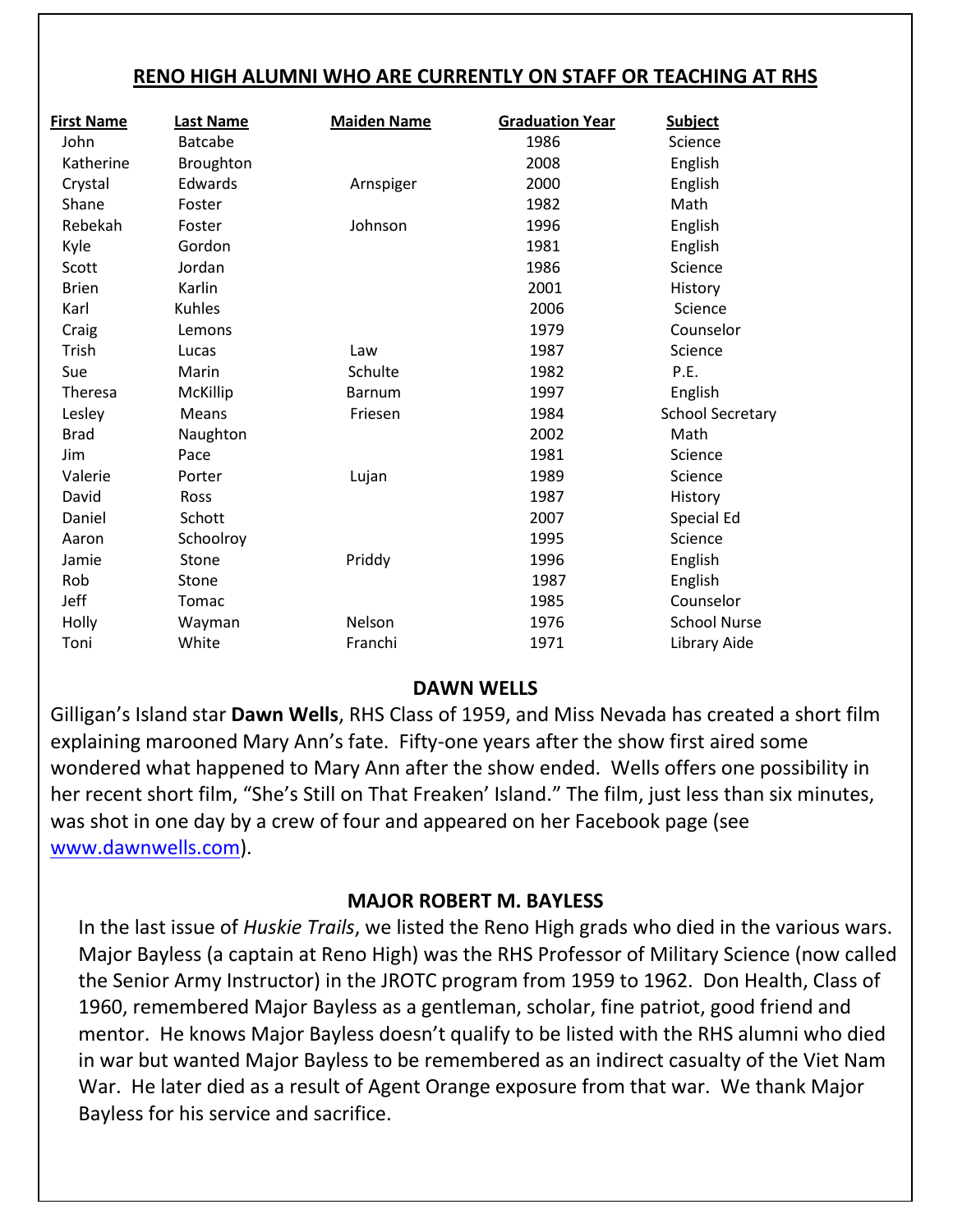### SECOND LIEUTENANT JAMES CATHEY

James Cathey died in Iraq on 21 August 2005. He graduated from Reno High School in 1998 and joined the Marines. These pcitures were Time Magazine and International Pictures of the Year.



When 2nd Lt. James Cathey's body arrived at the Reno -Tahoe Airport, Marines climbed into the cargo hold of the plane and draped the flag over his casket as passengers watched the family gather on the tarmac.



The night before the burial of her husband, Katherine Cathey refused to leave the casket, asking to sleep next to him for the last time. The Marines made a bed for her. Before she fell asleep, she opened her laptop and played songs that reminded her of "Cat." The Marines continued standing watch as she slept.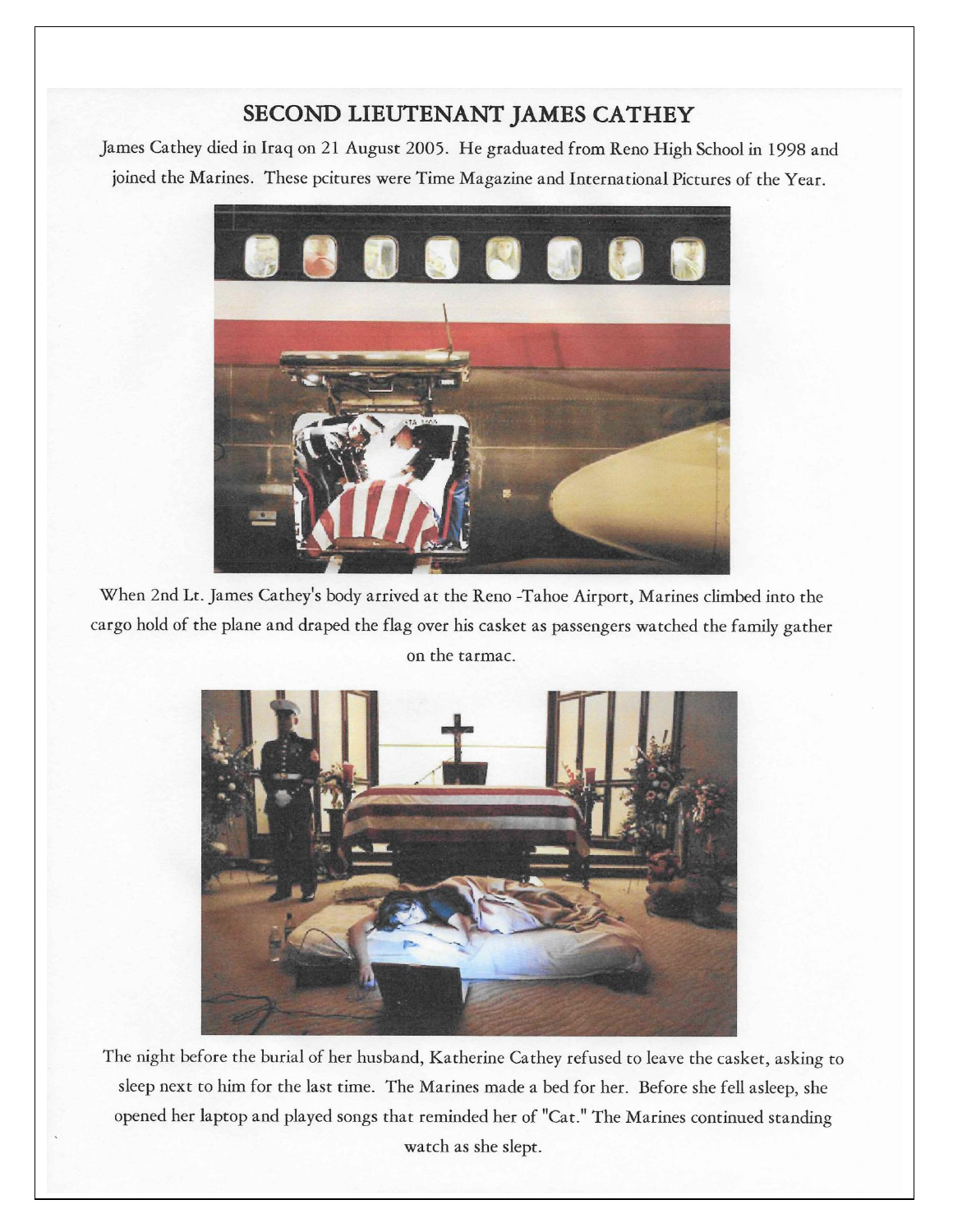#### **FROM THE PAST**

We obtained a letter from Frances Humphrey dated Nov 25, 1999 that was sent to Principal Jan Ross:

"Dear Jan;

 The other day I drove by Reno High and was delighted to see that the Oregon spruce was still standing next to the new building (RHSAA building).

 It has a history that only three of us know about –Helen (Peach) Aldaz, Goldie Howard Redican, and Frances Humphrey.

 The tree was planted in 1984 in memory of Thomas Curtin, an excellent math teacher. Tom was born April 17, 1915 in Andalusia, Illinois. He died in Sparks August 5, 1984. He taught math from 1948-74. His students passed the tests with flying colors.

Congratulations to you, the teachers, and students who are winning honors."

# **ANNOUNCEMENT – JOKE**

I got bad news for the older folks: To help save the economy, the federal government will announce next month that the immigration department will begin deporting senior citizens in order to reduce Social Security and MEDICARE costs. They were going to deport illegal aliens but realized old people were easier to catch and won't remember how to get back home. We'll see you on the bus.

## **ANSWERS TO DO YOU REMEMBER:**

- 1. The Lone Ranger left behind a silver bullet.
- 2. The Ed Sullivan Show
- 3. On Route 66
- 4. To protect the innocent.
- 5. The Lion Sleeps Tonight
- 6. The Limbo
- 7. Chocolate
- 8. Louis Armstrong
- 9. The Timex Watch
- 10.Freddy, the Freeloader and 'Good Night and God Bless.'
- 11.Draft Cards (Bras were also burned. Not flags, as some have guessed)
- 12.Beetle or Bug
- 13.Buddy Holly
- 14.Sputnik
- 15.Hoola-hoop
- 16.Lucky Strike/Means Fine Tobacco.
- 17.Howdy Doody Time
- 18.Shadow
- 19.Monster Mash
- 20.Speedy